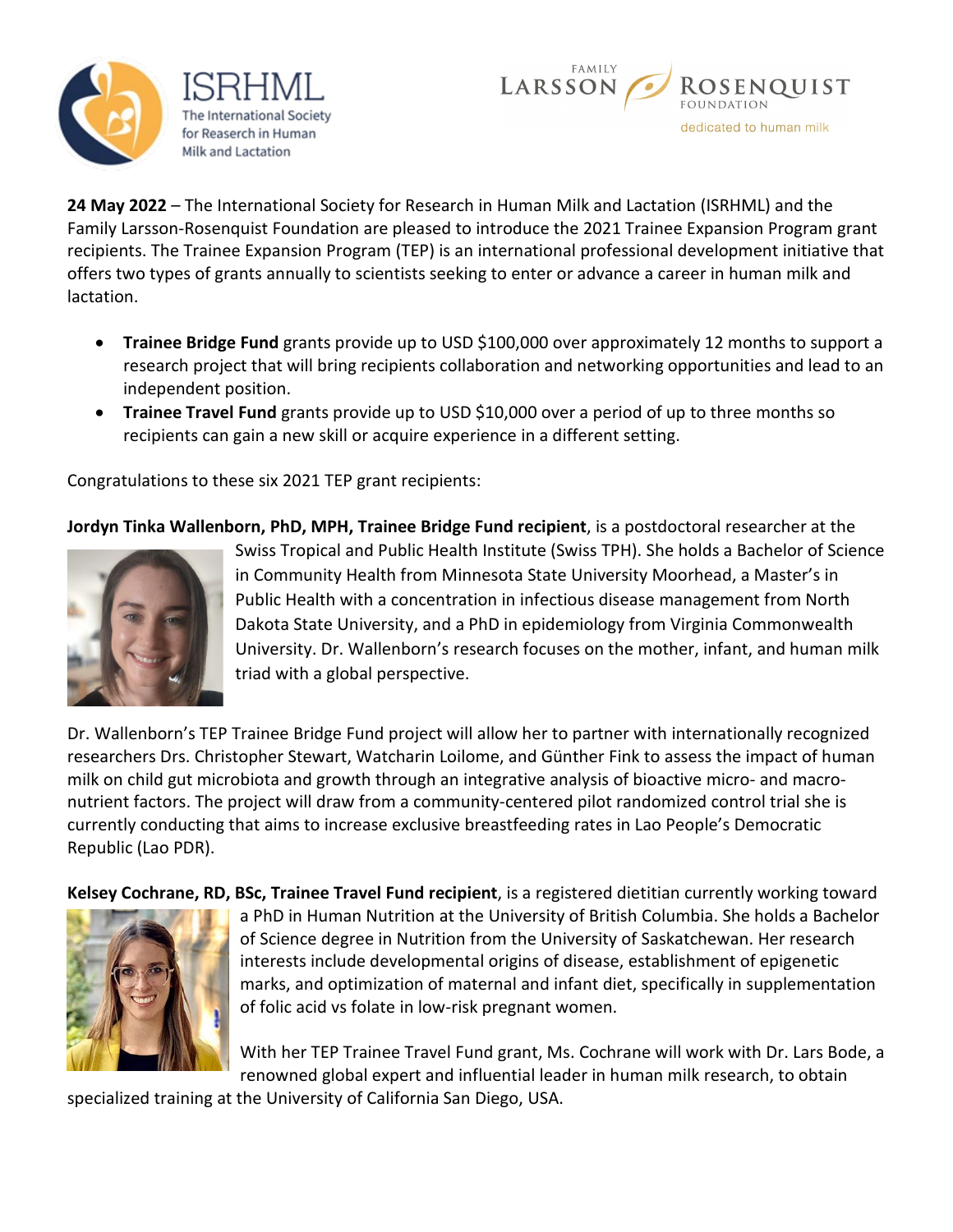**Alexandra Gogel, Trainee Travel Fund recipient**, is a PhD candidate in the Department of Animal,



Veterinary, and Food Sciences at the University of Idaho. She holds a Bachelor of Science in Zoology from Washington State University. Her research is focused on exploring human milk collection methods and the associated variation on components including the milk microbiome and lipids. She also researches the association of the human milk microbiome to infant and maternal health.

Ms. Gogel's TEP Trainee Travel Fund grant will enable her to learn the methods required for proteomic analysis and explore variations in the milk proteome over time by studying with Dr. David Dallas at the University of Oregon, USA.

**Nina Juntereal, BSN, RN, Trainee Travel Fund recipient**, is a PhD candidate in Nursing and Hillman Scholar



in Nursing Innovation at the University of Pennsylvania. She obtained her Bachelor of Science in Nursing with a minor in Nutrition from the University of Pennsylvania. Her research focuses on lactation related outcomes among diverse childbearing families and critically ill infants. Her dissertation research explores the role of antenatal milk expression, the expression of colostrum during the late third trimester of pregnancy and its relationship to the development of milk supply and secretory activation. She collaborates with the Children's Hospital of Philadelphia to advance the science of lactation for mothers of infants prenatally diagnosed with congenital anomalies.

The TEP Trainee Travel Fund grant will give Ms. Juntereal the opportunity to analyze collected samples and generate effect sizes to inform the feasibility of an experimental study. She will work alongside Dr. Donna Geddes and her team at the University of Western Australia.

**Natalie Scime, Trainee Travel Fund recipient**, is a PhD candidate in Epidemiology and Canadian Institutes



of Health Research (CIHR) Canada Graduate Scholar specializing in Epidemiology at the University of Calgary, Alberta, Canada. She holds a Bachelor of Health Sciences degree and a Master's in Health Promotion from Western University. In her research, she uses diverse datasets to study the interrelationships between reproductive factors and women's health across their lifespan.

With support from her TEP Trainee Travel Fund grant, Ms. Scime will lead a project investigating whether human milk composition is associated with mothers'

long-term cardiometabolic health under the mentorship of Dr. Meghan Azad at the University of Manitoba, Canada.

**Johanne Spreckels, Trainee Travel Fund recipient**, is a PhD candidate in the group of Alexandra Zhernakova



at the University Medical Center Groningen, the Netherlands. She holds Bachelor's and Master's degrees in Biomedical Sciences from the Philipps University of Marburg, Germany, and from Linköping University, Sweden, respectively. Her research is focused on how maternal and environmental factors shape the breast milk microbiota and human milk oligosaccharide composition, and how breast milk components affect infant gut microbiota development and health.

Ms. Spreckels's TEP Trainee Travel Fund grant will enable her to characterize the

function of breastmilk components in infant gut organoid models and work with Dr. Christopher Stewart at Newcastle University in Newcastle upon Tyne, England.